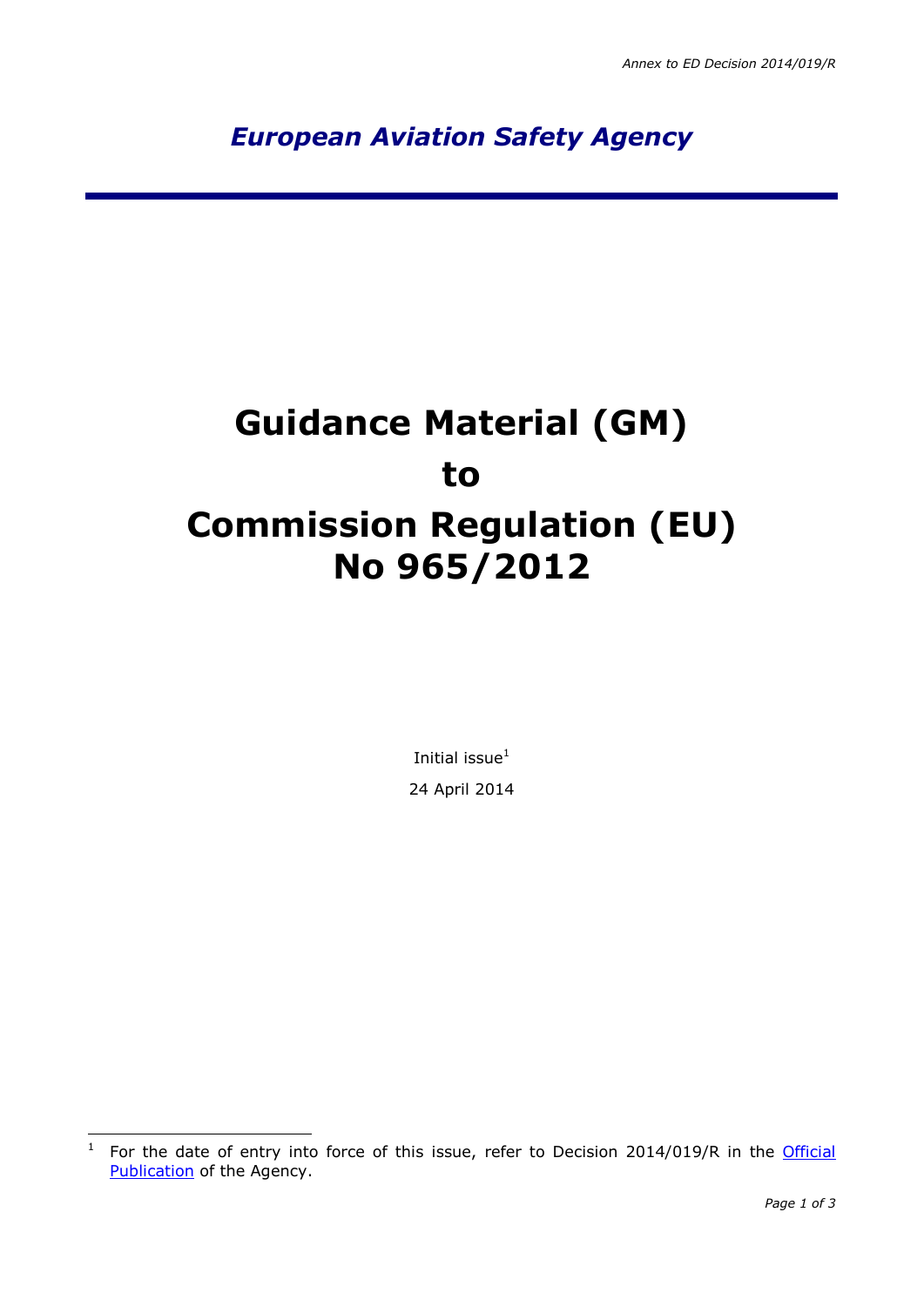## *GM TO COMMISSION REGULATION (EU) No 965/2012*

*TABLE OF CONTENTS*

#### **Table of contents**

|  | ORGANISATION CREATED WITH THE AIM OF PROMOTING AERIAL SPORT OR |
|--|----------------------------------------------------------------|
|  |                                                                |
|  |                                                                |